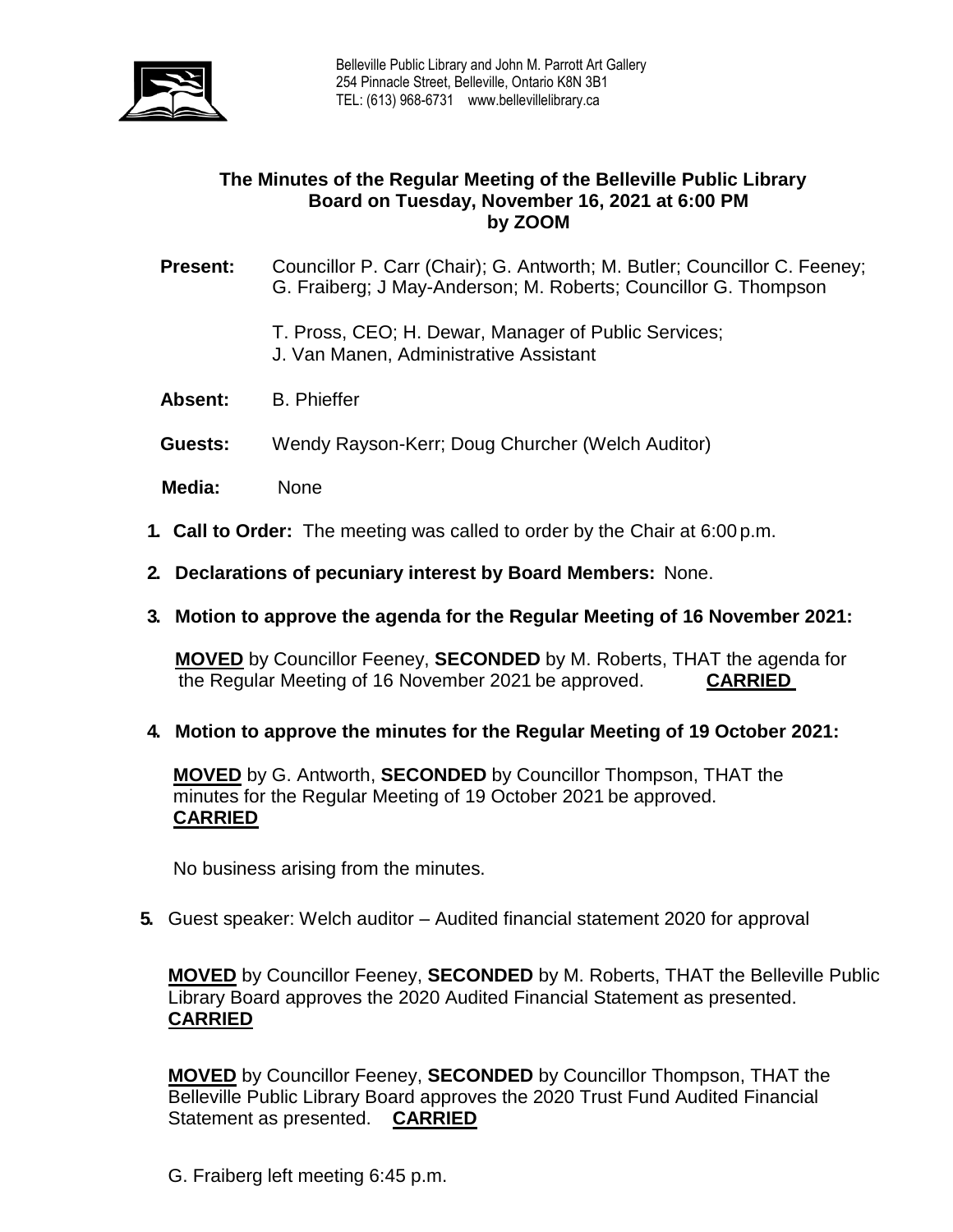

Belleville Public Library and John M. Parrott Art Gallery 254 Pinnacle Street, Belleville, Ontario K8N 3B1 TEL: (613) 968-6731 [www.bellevillelibrary.ca](http://www.bellevillelibrary.ca/)

**6.** Guest Speaker: Charles Beale – De-accession plan report for Gallery Manly MacDonald paintings

**MOVED** by Councillor Feeney, **SECONDED** by G. Antworth, THAT the Belleville Public Library Board receives Report 21\_023: De-accession Plan Proposal for the Manly MacDonald Collection for information; and THAT the Board directs the CEO to contact the Parrott Foundation to determine if they will permit de-accessioning from the Parrott Collection, and to present a report at a future meeting with a project proposal and information about the scope and purpose of the Manly MacDonald Collection. **CARRIED**.

**7. Items for Information**

**Statistics October 2021 CEO's Report Media Report**

**MOVED** J May-Anderson, **SECONDED** by Councillor Feeney, to receive the Items for Information. **CARRIED** 

**8. Financial Statement to 31 October 2021**

**MOVED** by M. Roberts, **SECONDED** by Councillor Feeney, THAT the Financial Statement to 31 October 2021 be approved. **CARRIED**

### **9. Strategic Plan 2022-2027 outline / goals for approval**

**MOVED** by Councillor Feeney, **SECONDED** by J. May-Anderson, THAT the Belleville Public Library Board approves the draft goals and strategic directions for the framework of the Strategic Plan, as presented, and directs the CEO to prepare a draft strategic plan for 2022-2027, based on this framework. **CARRIED**

### **10. Workplace Violence Prevention and Response report and annual policy review.**

**MOVED** by M. Roberts, **SECONDED** by Councillor Thompson, THAT the Belleville Public Library Board approves policy BPL 006 Workplace violence prevention and response as presented. **CARRIED**

**MOVED** by G. Antworth, **SECONDED** by Councillor Feeney, THAT the Belleville Public Library Board receives Report 21\_020, violence prevention policy review and survey results for information as presented. **CARRIED**